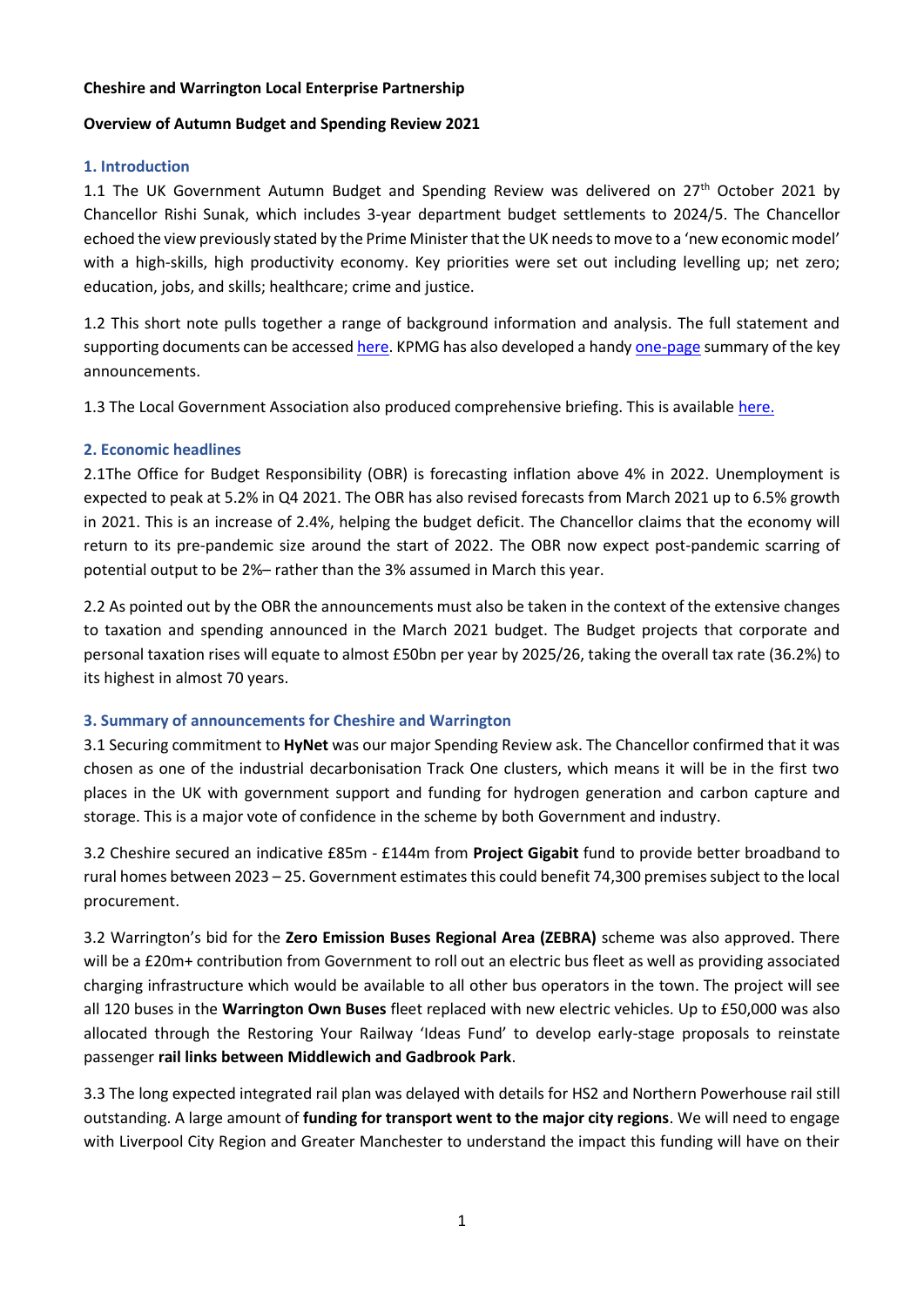future transport investment plans and any subsequent challenges or opportunities for connectivity across Cheshire and Warrington.

3.4 Successful **Levelling Up Fund** bids were also announced with £1.7bn awarded through competitive bids. Shortly after the Budget the Government also confirmed the areas that would receive **Community Renewal Fund** to pilot projects in advance of the **UK Shared Prosperity Fund**. The Budget confirmed that the Shared Prosperity Fund would be £2.6bn over the 3-year Spending Review. There will be £400m of funding in 2022/23 financial year increasing to £1.5bn in 2024/25.

3.5 The sub-region was unsuccessful in its Levelling Up and Community Renewal Fund bids. Local authority policy leads are engaged with Government officials to get feedback on the proposals submitted to help inform future bidding rounds.

3.6. HM Treasury has provided a **Region and Nations fact sheet** which summarises key investments. This shows the investments made across the North-West as well as across the rest of the UK.

# **4. Strategic economy and business policies**

4.1 A key Budget announcement for business was a plan to **reform and cut business rates**. This is a move the Chancellor said amounted to a total cut in business rates worth £7 billion.

- To make the system fairer and timelier, the Chancellor said there would be more **frequent revaluations every three years from 2023**, and the government was introducing investment relief to encourage companies to adopt green technologies. Companies will be able to make property improvements and pay no extra business rates for 12 months and the planned increase in the multiplier in 2022 would be cancelled.
- From 2023, the government will introduce **exemptions for eligible plant and machinery used in onsite renewable energy generation and storage**, and a new 100% relief for eligible heat networks, to support the decarbonisation of buildings.
- To help many of the companies that have been hardest hit by the Covid measures, the Chancellor announced a **one-year 50 percent business rates discount for retail, hospitality, and leisure sectors** up to a maximum of £110,000.
- The Local Government Association notes that local authorities will be fully compensated for the loss of income due to these business rates measures and receive new burdens funding for administrative and IT costs. However, it has raised concerns that the freeze in the business rate multiplier could lead to a reduce in council income without alternative funding sources.

4.2 To help businesses recover from the pandemic, the Chancellor announced a **six-month extension to the COVID recovery loan scheme** to 30 June 2022. There will also be over £1.6bn of funding for the British Business Bank, some of which will be used to help it encourage the development of **regional networks of angel investors** to help people starting a business.

4.3 The government will support UK businesses by extending the temporary £1m level of the Annual Investment Allowance to 31 March 2023. The government is also providing **funding for Start Up Loans to deliver 33,000 loans to entrepreneurs** across the UK looking to start or grow their business. The **Help to Grow** scheme will provide further productivity support to over 100,000 SMEs around the UK through world class management training and digital adoption.

4.4 There was generally good news in terms of **finance for innovation**, with the government committing to the long-term increase in spending on R&D to £22bn per year although the target date for this has been pushed back by two years. Innovate UK's core programmes budget will increase to c.£1bn by 2024-25.